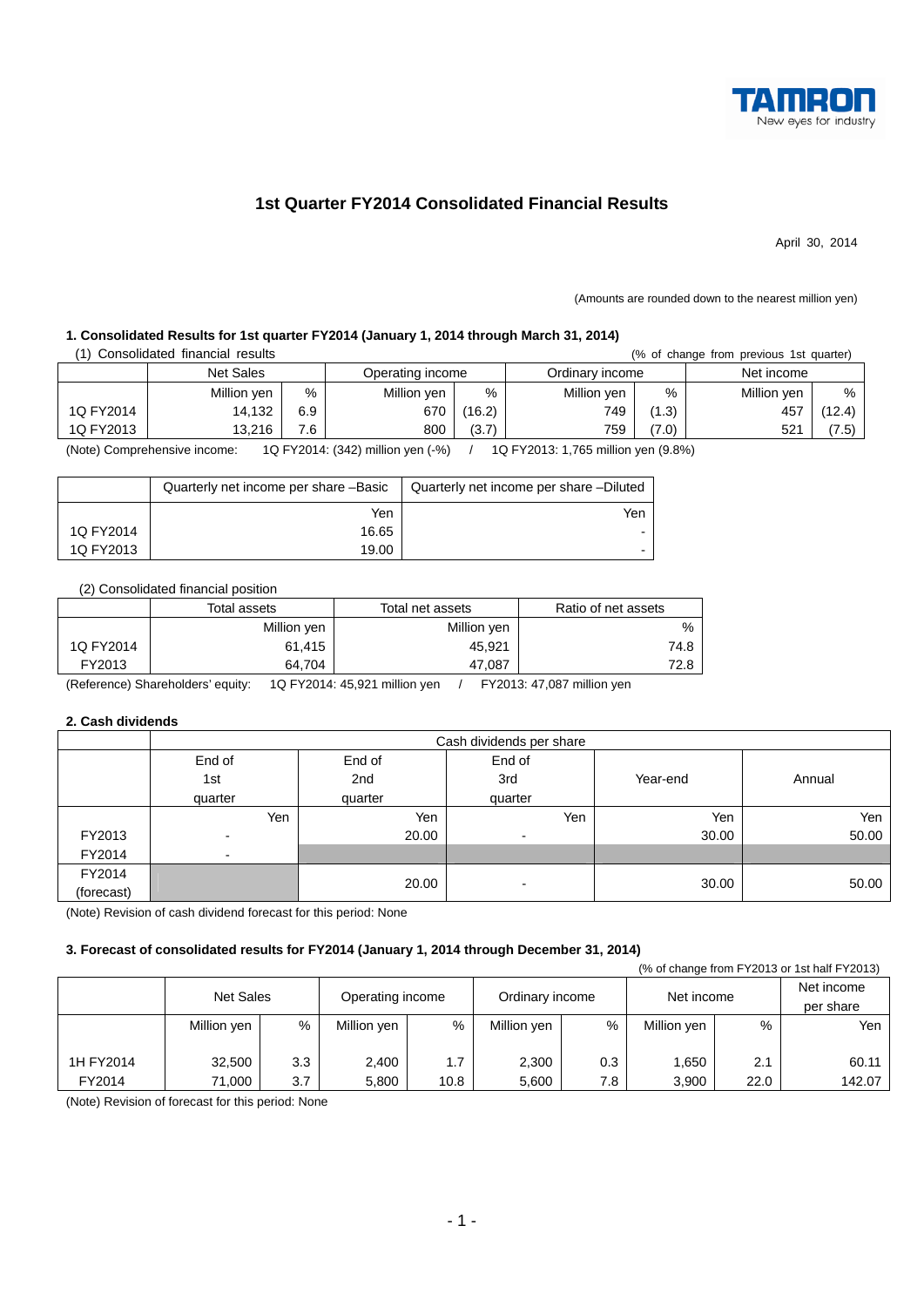

# **Consolidated financial statements**

(1) Consolidated balance sheets

|                                        |                           | (Amount: millions of yen) |
|----------------------------------------|---------------------------|---------------------------|
|                                        | FY2013                    | 1st quarter FY2014        |
|                                        | (As of December 31, 2013) | (As of March 31, 2014)    |
| Assets                                 |                           |                           |
| <b>Current assets</b>                  |                           |                           |
| Cash and deposits                      | 14,297                    | 14,586                    |
| Notes and accounts receivable-trade    | 14,898                    | 12,304                    |
| Finished goods                         | 6,485                     | 6,119                     |
| Work in process                        | 3,022                     | 3,570                     |
| Raw materials and supplies             | 1,547                     | 1,373                     |
| Deferred tax assets                    | 528                       | 406                       |
| Other                                  | 1,027                     | 850                       |
| Allowance for doubtful accounts        | (50)                      | (47)                      |
| Total current assets                   | 41,758                    | 39,164                    |
| Noncurrent assets                      |                           |                           |
| Property, plant and equipment          |                           |                           |
| <b>Buildings and structures</b>        | 12,778                    | 12,656                    |
| Accumulated depreciation               | (5,640)                   | (5,737)                   |
| Buildings and structures, net          | 7,137                     | 6,918                     |
| Machinery, equipment and vehicles      | 19,363                    | 18,816                    |
| Accumulated depreciation               | (12,048)                  | (12,066)                  |
| Machinery, equipment and vehicles, net | 7,314                     | 6,750                     |
| Tools, furniture and fixtures          | 17,181                    | 16,936                    |
| Accumulated depreciation               | (14, 444)                 | (14, 107)                 |
| Tools, furniture and fixtures, net     | 2,736                     | 2,829                     |
| Other                                  | 1,853                     | 1,841                     |
| Total property, plant and equipment    | 19,042                    | 18,340                    |
| Intangible assets                      | 771                       | 772                       |
| Investments and other assets           |                           |                           |
| Investment securities                  | 2,138                     | 2,125                     |
| Deferred tax assets                    | 476                       | 541                       |
| Other                                  | 614                       | 572                       |
| Allowance for doubtful accounts        | (97)                      | (100)                     |
| Total investments and other assets     | 3,131                     | 3,139                     |
| Total noncurrent assets                | 22,945                    | 22,251                    |
| <b>Total assets</b>                    | 64,704                    | 61,415                    |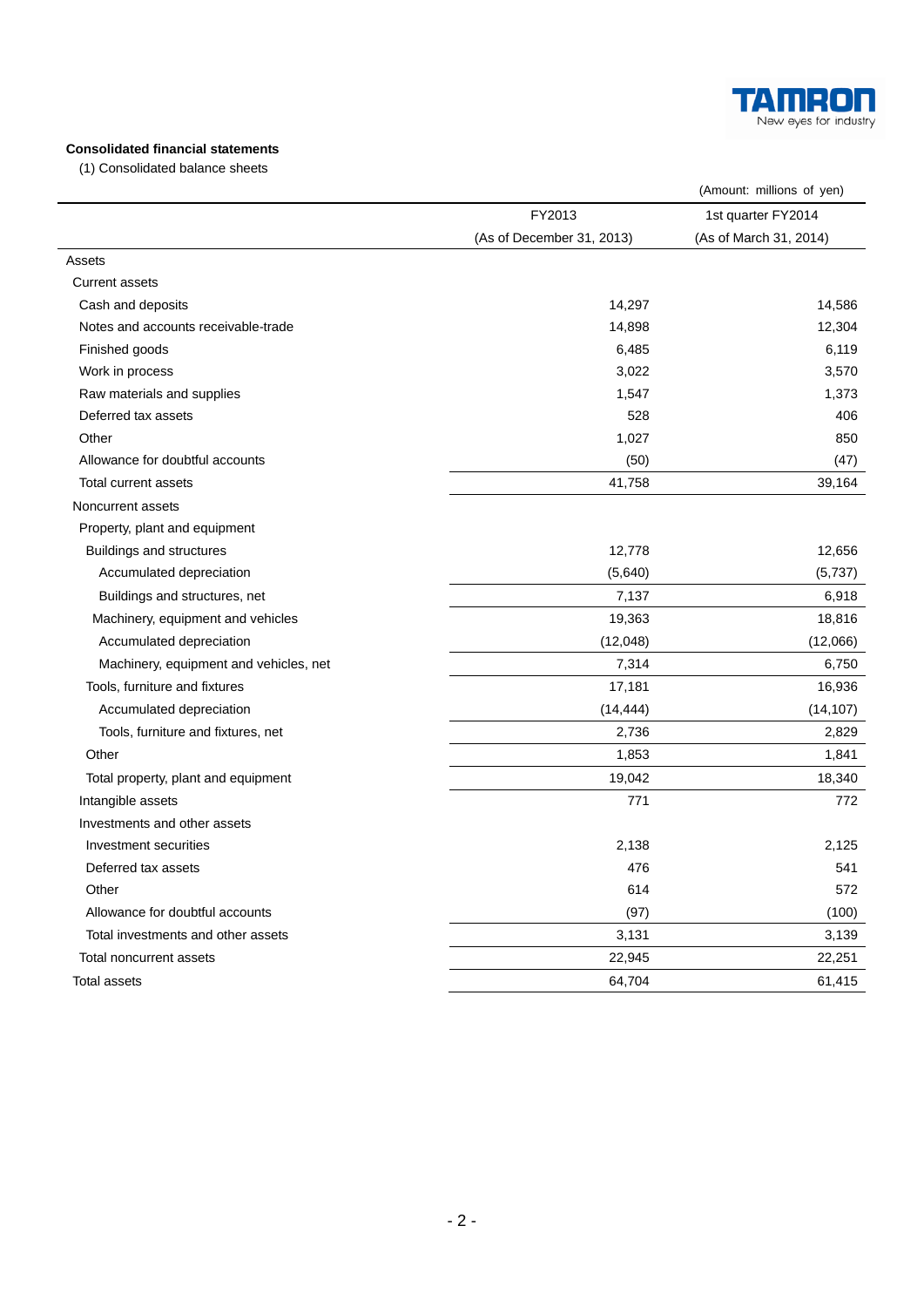

|                                                       |                           | (Amount: millions of yen) |  |
|-------------------------------------------------------|---------------------------|---------------------------|--|
|                                                       | FY2013                    | 1st quarter FY2014        |  |
|                                                       | (As of December 31, 2013) | (As of March 31, 2014)    |  |
| Liabilities                                           |                           |                           |  |
| <b>Current liabilities</b>                            |                           |                           |  |
| Accounts payable-trade                                | 5,051                     | 4,009                     |  |
| Short-term loans payable                              | 3,634                     | 3,707                     |  |
| Income taxes payable                                  | 512                       | 190                       |  |
| Other                                                 | 4,945                     | 3,717                     |  |
| <b>Total current liabilities</b>                      | 14,144                    | 11,624                    |  |
| Noncurrent liabilities                                |                           |                           |  |
| Long-term loans payable                               | 2,080                     | 2,440                     |  |
| Provision for retirement benefits                     | 1,201                     | 1,238                     |  |
| Other                                                 | 190                       | 190                       |  |
| <b>Total noncurrent liabilities</b>                   | 3,471                     | 3,869                     |  |
| <b>Total liabilities</b>                              | 17,616                    | 15,494                    |  |
| Net assets                                            |                           |                           |  |
| Shareholders' equity                                  |                           |                           |  |
| Capital stock                                         | 6,923                     | 6,923                     |  |
| Capital surplus                                       | 7,432                     | 7,432                     |  |
| Retained earnings                                     | 29,135                    | 28,769                    |  |
| Treasury stock                                        | (81)                      | (81)                      |  |
| Total shareholders' equity                            | 43,409                    | 43,043                    |  |
| Accumulated other comprehensive income                |                           |                           |  |
| Valuation difference on available-for-sale securities | 370                       | 305                       |  |
| Foreign currency translation adjustment               | 3,308                     | 2,573                     |  |
| Total accumulated other comprehensive income          | 3,678                     | 2,878                     |  |
| Total net assets                                      | 47,087                    | 45,921                    |  |
| Total liabilities and net assets                      | 64,704                    | 61,415                    |  |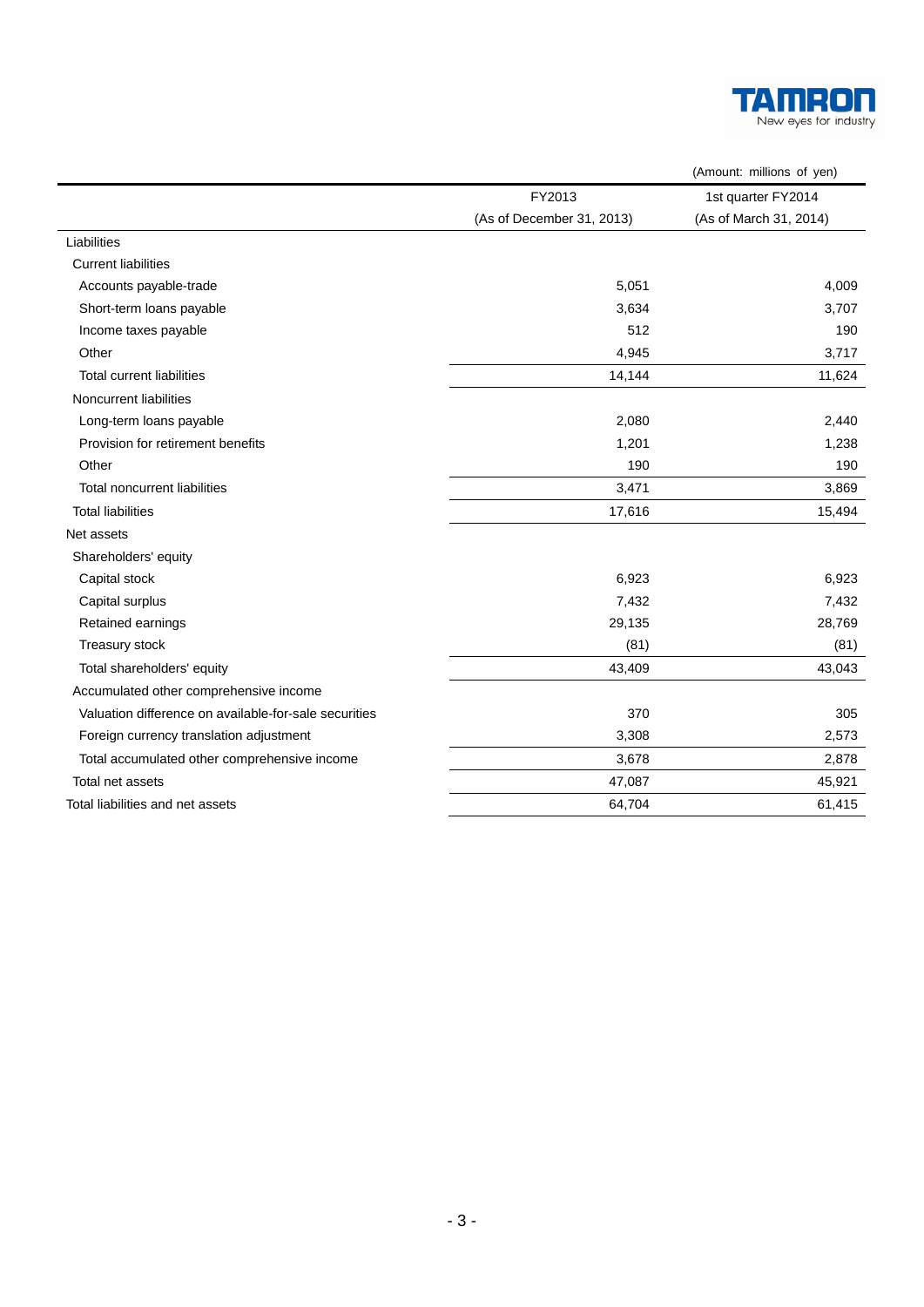

## (2) Consolidated Statements of income

|                                                   |                                          | (Amount: millions of yen)                |  |
|---------------------------------------------------|------------------------------------------|------------------------------------------|--|
|                                                   | 1st quarter FY2013                       | 1st quarter FY2014                       |  |
|                                                   | (January 1, 2013 through March 31, 2013) | (January 1, 2014 through March 31, 2014) |  |
| Net sales                                         | 13,216                                   | 14,132                                   |  |
| Cost of sales                                     | 8,991                                    | 9,850                                    |  |
| Gross profit                                      | 4,225                                    | 4,281                                    |  |
| Selling, general and administrative expenses      | 3,425                                    | 3,611                                    |  |
| Operating income                                  | 800                                      | 670                                      |  |
| Non-operating income                              |                                          |                                          |  |
| Interest income                                   | 3                                        | 11                                       |  |
| Rent income                                       | 6                                        | 6                                        |  |
| Foreign exchange gains                            |                                          | 28                                       |  |
| Subsidy income                                    |                                          | 29                                       |  |
| Other                                             | 13                                       | 40                                       |  |
| Total non-operating income                        | 23                                       | 117                                      |  |
| Non-operating expenses                            |                                          |                                          |  |
| Interest expenses                                 | 18                                       | 16                                       |  |
| Foreign exchange losses                           | 39                                       |                                          |  |
| Other                                             | 6                                        | 21                                       |  |
| Total non-operating expenses                      | 64                                       | 37                                       |  |
| Ordinary income                                   | 759                                      | 749                                      |  |
| Income before income taxes and minority interests | 759                                      | 749                                      |  |
| Income taxes                                      | 237                                      | 292                                      |  |
| Income before minority interests                  | 521                                      | 457                                      |  |
| Net income                                        | 521                                      | 457                                      |  |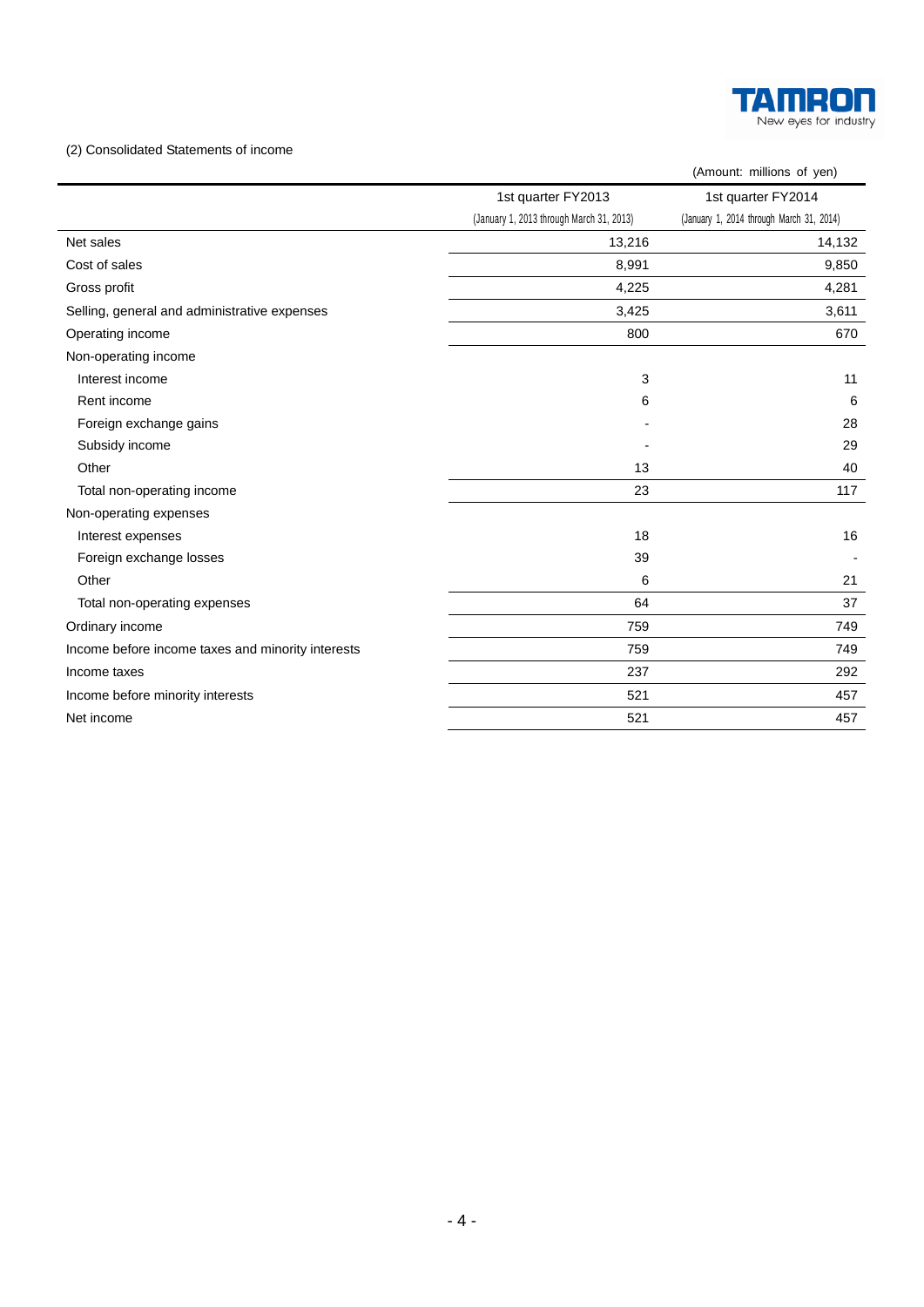

(3) Consolidated Statements of Comprehensive Income

|                                                           |                                          | (Amount: millions of yen)                |
|-----------------------------------------------------------|------------------------------------------|------------------------------------------|
|                                                           | 1st quarter FY2013                       | 1st quarter FY2014                       |
|                                                           | (January 1, 2013 through March 31, 2013) | (January 1, 2014 through March 31, 2014) |
| Income before minority interests                          | 521                                      | 457                                      |
| Other comprehensive income                                |                                          |                                          |
| Valuation difference on available-for-sale securities     | 82                                       | (65)                                     |
| Foreign currency translation adjustment                   | 1,161                                    | (734)                                    |
| Total other comprehensive income                          | 1,243                                    | (799)                                    |
| Comprehensive income                                      | 1,765                                    | (342)                                    |
| Comprehensive income attributable to owners of the parent | 1,765                                    | (342)                                    |